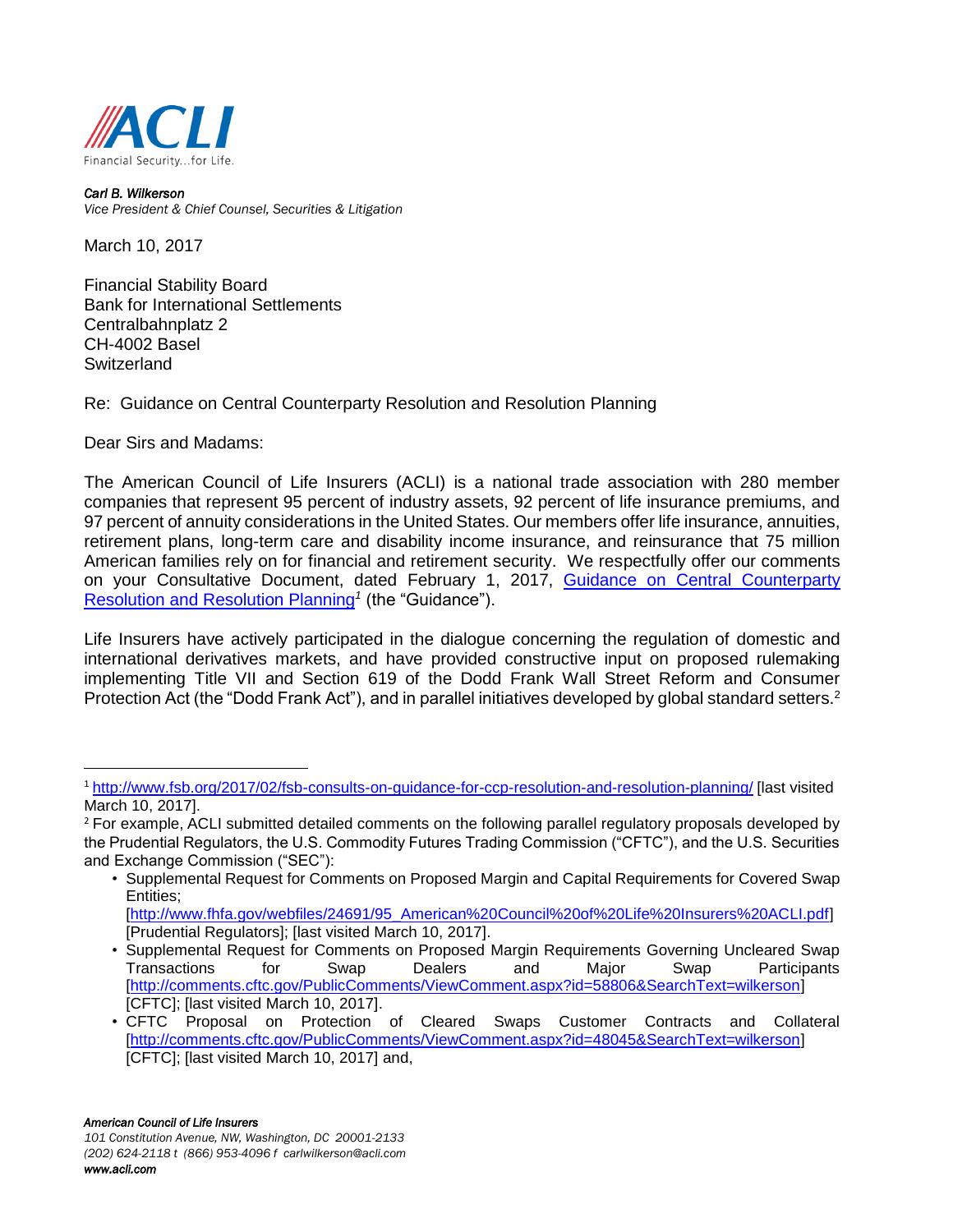The Guidance followed your prior Discussion Note, *Essential Aspects of CCP Resolution Planning<sup>3</sup>* (the "Discussion Note") upon which we respectfully provided [comments](http://www.fsb.org/wp-content/uploads/American-Council-of-Life-Insurers.pdf)<sup>4</sup> in our letter dated October 14, 2016 (the "ACLI October 14 Comment.")

# **ACLI's October 14 Comment**

ACLI's October 14 Comment focused on three issues as to which the FSB solicited comments: (i) the use of initial margin haircuts as a tool for achieving resolution; (ii) the potential suspension of clearing mandate in the resolution process; and, (iii) the availability of public funds as means of underwriting the costs of attaining resolution of a CCP. Now, our comments are likewise focused on the same three issues.

As we observed in ACLI's October 14 Comment, because life insurers are compelled to use CCPs but have no voice in their governance, life insurers and other similarly situated end-users rely upon financial regulators like the FSB to create robust "guardrails" for CCPs that protect the public and the broader financial system. Accordingly, it is of the utmost importance that international regulators, generally, and each sovereign regulatory scheme, individually, provide specific and transparent rules to protect CCPs from default in the first instance and the means for their recovery if they do. The prospects for a systemically important CCP's resolution when recovery fails or seems quixotic are obviously daunting. We appreciate the FSB's careful consideration of the possible resolution scenarios as reflected in its Discussion Note, Guidance and other deliberations.

### **1. Initial Margin Haircuts**

l

ACLI's October 14 Comment objected to initial margin haircutting of non-defaulting customers. We note that the Guidance now suggests (section 2.11) that such a recovery tool should only be applied to IM that is "not bankruptcy-remote." While this is an improvement over the earlier suggestion that IM haircutting might be used more generally, we still believe that the IM of non-defaulting customers should be in a protected class. By suggesting that non-bankruptcy remote IM (e.g., excess IM) might be haircut, the FSB would potentially penalize market participants who are the least bit lax sweeping out their excess margin. Further, the mere threat of an IM haircut could contribute a swell of uncertainty and contention among market users in a crisis atmosphere respecting the line between minimum and excess IM. We fail to see the justification in any scenario for effectively punishing nondefaulting customers by seizing their assets however they may be characterized.

<sup>•</sup> SEC proposal on margin, capital and segregation for security-based swap dealers and major securitybased swap participants [\[http://www.sec.gov/comments/s7-08-12/s70812-25.pdf](http://www.sec.gov/comments/s7-08-12/s70812-25.pdf) ]. [last visited March 10, 2017].

<sup>•</sup> Request for Comments on Reproposed Rule for Margin and Capital Requirements for Covered Swap Entities [\[http://www.federalreserve.gov/SECRS/2015/January/20150127/R-1415/R-](http://www.federalreserve.gov/SECRS/2015/January/20150127/R-1415/R-1415_112414_129786_278794149594_1.pdf)[1415\\_112414\\_129786\\_278794149594\\_1.pdf\]](http://www.federalreserve.gov/SECRS/2015/January/20150127/R-1415/R-1415_112414_129786_278794149594_1.pdf) [last visited March 10, 2017].ACLI also submitted comments on the initial BCBS-IOSCO Consultative Document for Non-Centrally Cleared Derivatives, published by the Basel Committee on Bank Supervision (BCBS) and the International Organization of Securities Commissions (IOSCO) (May 2012) ("BCBS-IOSCO Consultative Paper")

[<sup>\[</sup>http://www.bis.org/publ/bcbs226/acoli.pdf\]](http://www.bis.org/publ/bcbs226/acoli.pdf) [last visited on October 10, 2016], and the BCBS-IOSCO Second Consultative Document on Margin Requirements for Non-Centrally Cleared Derivatives (Feb. 2013) ("Second BCBS-IOSCO Consultative Paper") [\[http://www.bis.org/publ/bcbs242.pdf\]](http://www.bis.org/publ/bcbs242.pdf). [last visited on October 10, 2016]. <sup>3</sup> <http://www.fsb.org/wp-content/uploads/Essential-Aspects-of-CCP-Resolution-Planning.pdf> [last visited March 10, 2017].

<sup>4</sup> <http://www.fsb.org/wp-content/uploads/American-Council-of-Life-Insurers.pdf> [last visited March 10, 2017].